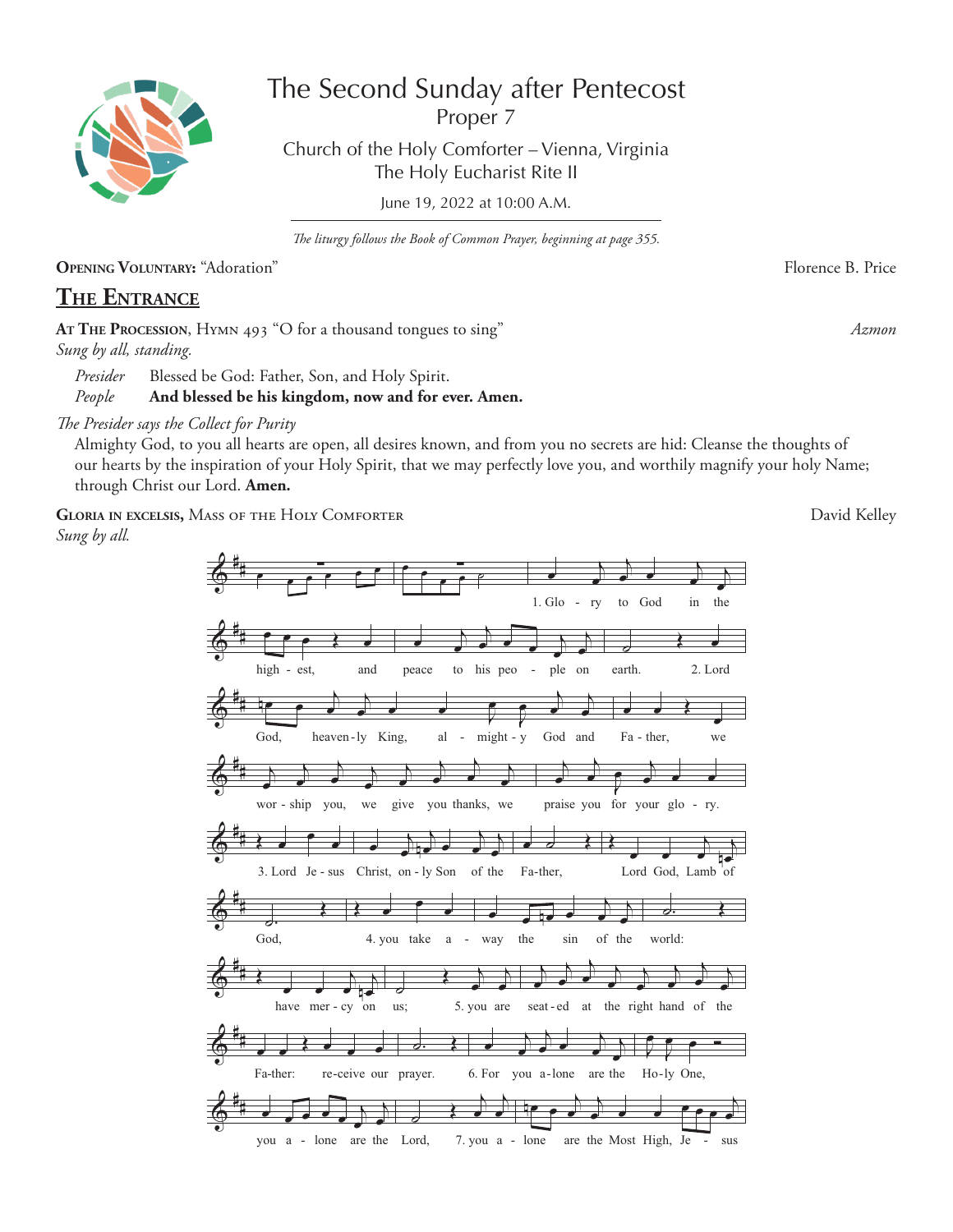

#### **The Collect of the Day**

The Lord be with you. **And also with you.** Let us pray.

O Lord, make us have perpetual love and reverence for your holy Name, for you never fail to help and govern those whom you have set upon the sure foundation of your loving-kindness; through Jesus Christ our Lord, who lives and reigns with you and the Holy Spirit, one God, for ever and ever. **Amen***.*

## **The Word of God**

#### **The First Lesson** *[The people are seated.]* 1 Kings 19:1-15a

Ahab told Jezebel all that Elijah had done, and how he had killed all the prophets with the sword. Then Jezebel sent a messenger to Elijah, saying, "So may the gods do to me, and more also, if I do not make your life like the life of one of them by this time tomorrow." Then he was afraid; he got up and fled for his life, and came to Beer-sheba, which belongs to Judah; he left his servant there. But he himself went a day's journey into the wilderness, and came and sat down under a solitary broom tree. He asked that he might die: "It is enough; now, O Lord, take away my life, for I am no better than my ancestors." Then he lay down under the broom tree and fell asleep. Suddenly an angel touched him and said to him, "Get up and eat." He looked, and there at his head was a cake baked on hot stones, and a jar of water. He ate and drank, and lay down again. The angel of the Lord came a second time, touched him, and said, "Get up and eat, otherwise the journey will be too much for you." He got up, and ate and drank; then he went in the strength of that food forty days and forty nights to Horeb the mount of God. At that place he came to a cave, and spent the night there. Then the word of the Lord came to him, saying, "What are you doing here, Elijah?" He answered, "I have been very zealous for the LORD, the God of hosts; for the Israelites have forsaken your covenant, thrown down your altars, and killed your prophets with the sword. I alone am left, and they are seeking my life, to take it away." He said, "Go out and stand on the mountain before the LORD, for the LORD is about to pass by." Now there was a great wind, so strong that it was splitting mountains and breaking rocks in pieces before the Lord, but the Lord was not in the wind; and after the wind an earthquake, but the Lord was not in the earthquake; and after the earthquake a fire, but the LORD was not in the fire; and after the fire a sound of sheer silence. When Elijah heard it, he wrapped his face in his mantle and went out and stood at the entrance of the cave. Then there came a voice to him that said, "What are you doing here, Elijah?" He answered, "I have been very zealous for the LORD, the God of hosts; for the Israelites have forsaken your covenant, thrown down your altars, and killed your prophets with the sword. I alone am left, and they are seeking my life, to take it away." Then the LORD said to him, "Go, return on your way to the wilderness of Damascus."

The Word of the Lord.

### **Thanks be to God.**

#### **Psalm 42** *Quemadmodum*

- 1 As the deer longs for the water-brooks, \* so longs my soul for you, O God.
- 2 My soul is athirst for God, athirst for the living God; \* when shall I come to appear before the presence of God?
- 3 My tears have been my food day and night, \* while all day long they say to me, "Where now is your God?"
- 4 I pour out my soul when I think on these things: \* how I went with the multitude and led them into the house of God,
- 5 With the voice of praise and thanksgiving, \* among those who keep holy-day.
- 6 Why are you so full of heaviness, O my soul? \* and why are you so disquieted within me?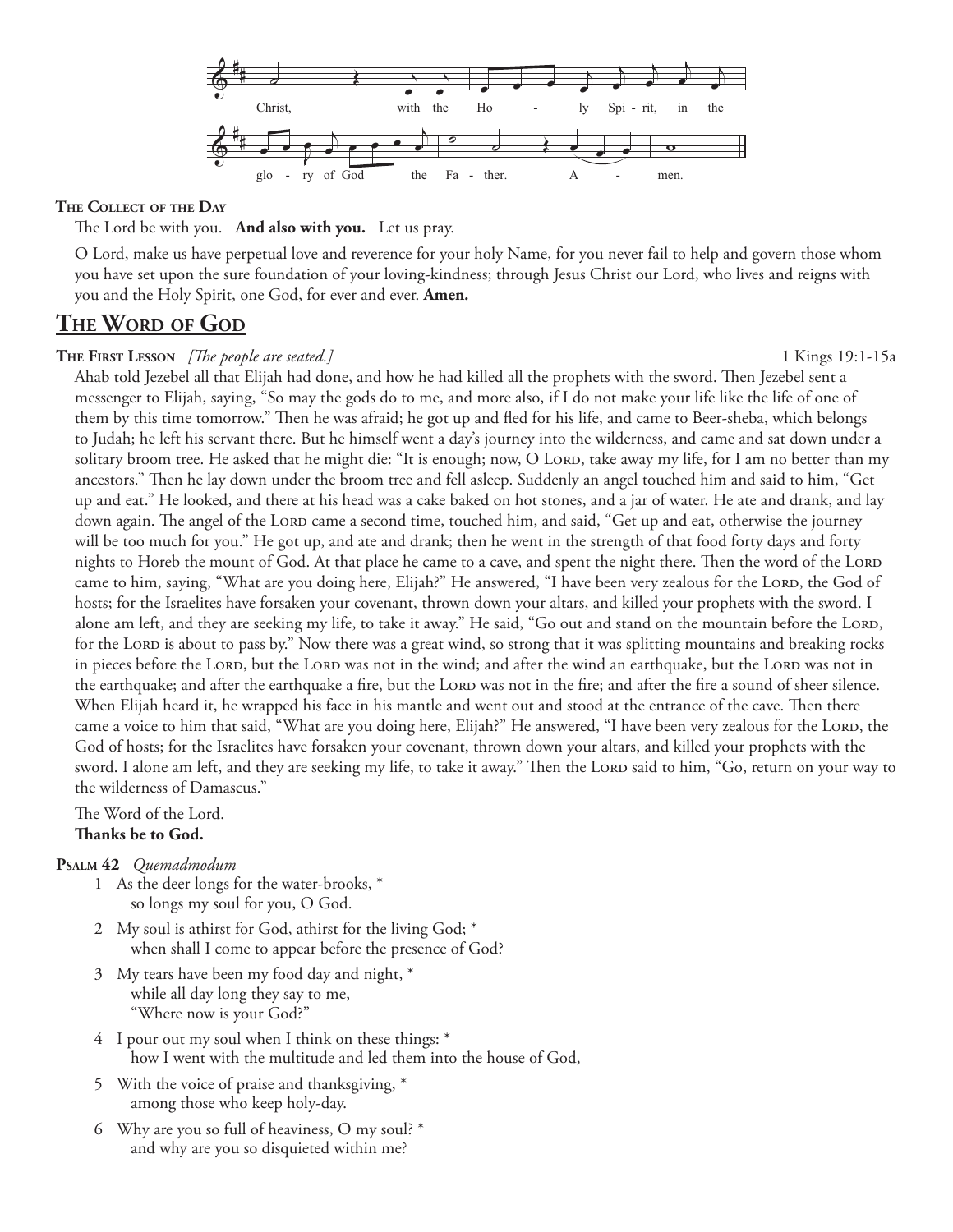- 7 Put your trust in God; \* for I will yet give thanks to him, who is the help of my countenance, and my God.
- 8 My soul is heavy within me; \* therefore I will remember you from the land of Jordan, and from the peak of Mizar among the heights of Hermon.
- 9 One deep calls to another in the noise of your cataracts; \* all your rapids and floods have gone over me.
- 10 The Lord grants his loving-kindness in the daytime; \* in the night season his song is with me, a prayer to the God of my life.
- 11 I will say to the God of my strength, "Why have you forgotten me? \* and why do I go so heavily while the enemy oppresses me?"
- 12 While my bones are being broken, \* my enemies mock me to my face;
- 13 All day long they mock me \* and say to me, "Where now is your God?"
- 14 Why are you so full of heaviness, O my soul? \* and why are you so disquieted within me?
- 15 Put your trust in God; \* for I will yet give thanks to him, who is the help of my countenance, and my God.

#### **The Second Lesson** Galatians 3:23-29

Now before faith came, we were imprisoned and guarded under the law until faith would be revealed. Therefore the law was our disciplinarian until Christ came, so that we might be justified by faith. But now that faith has come, we are no longer subject to a disciplinarian, for in Christ Jesus you are all children of God through faith. As many of you as were baptized into Christ have clothed yourselves with Christ. There is no longer Jew or Greek, there is no longer slave or free, there is no longer male and female; for all of you are one in Christ Jesus. And if you belong to Christ, then you are Abraham's offspring, heirs according to the promise.

The Word of the Lord. **Thanks be to God.**

**At The Sequence,** Hymn 529 "In Christ there is no East or West" *McKee Sung by all, standing.*

#### **THE HOLY GOSPEL** Luke 8:26-39

The Holy Gospel of our Lord Jesus Christ according to Luke.

### **Glory to you, Lord Christ.**

Jesus and his disciples arrived at the country of the Gerasenes, which is opposite Galilee. As Jesus stepped out on land, a man of the city who had demons met him. For a long time he had worn no clothes, and he did not live in a house but in the tombs. When he saw Jesus, he fell down before him and shouted at the top of his voice, "What have you to do with me, Jesus, Son of the Most High God? I beg you, do not torment me"—for Jesus had commanded the unclean spirit to come out of the man. (For many times it had seized him; he was kept under guard and bound with chains and shackles, but he would break the bonds and be driven by the demon into the wilds.) Jesus then asked him, "What is your name?" He said, "Legion"; for many demons had entered him. They begged him not to order them to go back into the abyss. Now there on the hillside a large herd of swine was feeding; and the demons begged Jesus to let them enter these. So he gave them permission. Then the demons came out of the man and entered the swine, and the herd rushed down the steep bank into the lake and was drowned. When the swineherds saw what had happened, they ran off and told it in the city and in the country. Then people came out to see what had happened, and when they came to Jesus, they found the man from whom the demons had gone sitting at the feet of Jesus, clothed and in his right mind. And they were afraid. Those who had seen it told them how the one who had been possessed by demons had been healed. Then all the people of the surrounding country of the Gerasenes asked Jesus to leave them; for they were seized with great fear. So he got into the boat and returned. The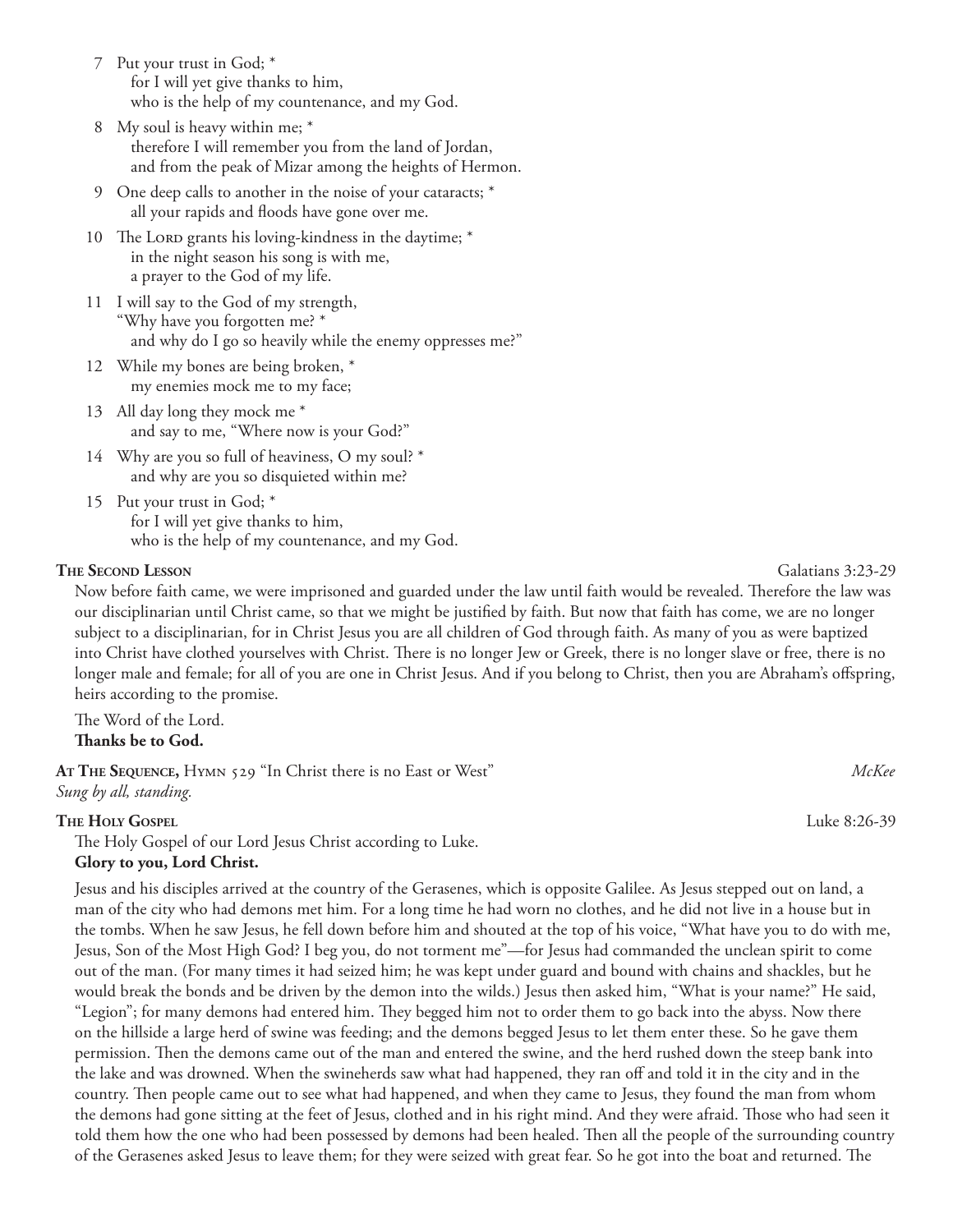man from whom the demons had gone begged that he might be with him; but Jesus sent him away, saying, "Return to your home, and declare how much God has done for you." So he went away, proclaiming throughout the city how much Jesus had done for him.

The Gospel of the Lord. **Praise to you, Lord Christ.**

**The Sermon** The Rev. Jackie Thomson *A brief period of silence is observed for reflection on the sermon. The people stand for the Creed.*

#### **The Nicene Creed** *[Said by all.]*

**We believe in one God, the Father, the Almighty, maker of heaven and earth, of all that is, seen and unseen.**

**We believe in one Lord, Jesus Christ, the only Son of God, eternally begotten of the Father, God from God, Light from Light, true God from true God, begotten, not made, of one Being with the Father. Through him all things were made. For us and for our salvation he came down from heaven: by the power of the Holy Spirit he became incarnate from the Virgin Mary, and was made man. For our sake he was crucified under Pontius Pilate; he suffered death and was buried. On the third day he rose again in accordance with the Scriptures; he ascended into heaven and is seated at the right hand of the Father. He will come again in glory to judge the living and the dead, and his kingdom will have no end.**

**We believe in the Holy Spirit, the Lord, the giver of life, who proceeds from the Father and the Son. With the Father and the Son he is worshiped and glorified. He has spoken through the Prophets. We believe in one holy catholic and apostolic Church. We acknowledge one baptism for the forgiveness of sins. We look for the resurrection of the dead, and the life of the world to come. Amen.**

**The Prayers of the People** *[All remain standing.] Form III, Book of Common Prayer*, *p. 387*

|        | Intercessor Father, we pray for your holy Catholic Church;                               |
|--------|------------------------------------------------------------------------------------------|
| People | That we all may be one.                                                                  |
|        | <i>Intercessor</i> Grant that every member of the Church may truly and humbly serve you; |
| People | That your Name may be glorified by all people.                                           |
|        | <i>Intercessor</i> We pray for all bishops, priests, and deacons;                        |
| People | That they may be faithful ministers of your Word and Sacraments.                         |
|        | Intercessor We pray for all who govern and hold authority in the nations of the world;   |
| People | That there may be justice and peace on the earth.                                        |
|        | <i>Intercessor</i> Give us grace to do your will in all that we undertake;               |
| People | That our works may find favor in your sight.                                             |
|        | <i>Intercessor</i> Have compassion on those who suffer from any grief or trouble;        |
| People | That they may be delivered from their distress.                                          |
|        | Intercessor Give to the departed eternal rest;                                           |
| People | Let light perpetual shine upon them.                                                     |
|        | Intercessor We praise you for your saints who have entered into joy;                     |
| People | May we also come to share in your heavenly kingdom.                                      |
|        | <i>Intercessor</i> Let us pray for our own needs and those of others.                    |

*The People may add their own petitions.*

#### **The Confession and Absolution**

*The Presider says*

Let us confess our sins against God and our neighbor. *[All kneel in silence.]*

**Most merciful God, we confess that we have sinned against you in thought, word, and deed, by what we have done, and by what we have left undone. We have not loved you with our whole heart; we have not loved our neighbors as ourselves. We are truly sorry and we humbly repent. For the sake of your Son Jesus Christ, have mercy on us and forgive us; that we may delight in your will, and walk in your ways, to the glory of your Name. Amen.**

#### *The Presider stands and says*

Almighty God have mercy on you, forgive you all your sins through our Lord Jesus Christ, strengthen you in all goodness, and by the power of the Holy Spirit keep you in eternal life. **Amen***.*

#### **The Peace**

The peace of the Lord be always with you.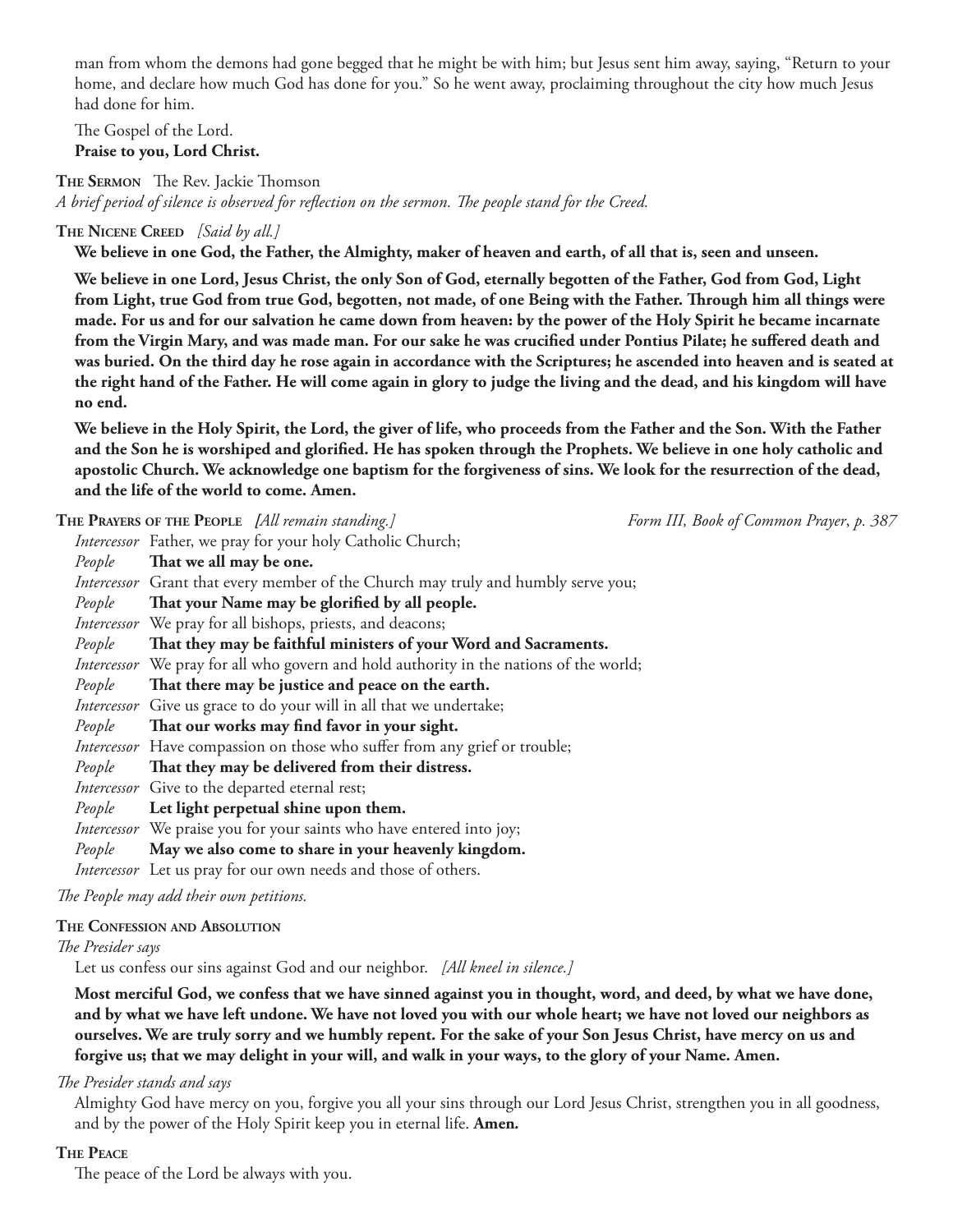**Welcome & Announcements**

## **The Holy Communion**

#### **The Offertory Sentence**

*The people remain seated while an offering is received to support Holy Comforter's work of sharing God's love with the world. As the offering is brought forward to the altar, all stand.*

**AT THE OFFERTORY,** SOLO: "Deep River" arr. Harry T. Burleigh

Deep river, my home is over Jordan, Deep river, Lord, I want to cross over into campground. Oh don't you want to go to that gospel feast, That promised land where all is peace? Oh deep river, Lord, I want to cross over into campground.

**The Great Thanksgiving** *[The people stand.] Prayer 3, Enriching Our Worship*

| Presider | The Lord be with you.                      |
|----------|--------------------------------------------|
| People   | And also with you.                         |
| Presider | Lift up your hearts.                       |
| People   | We lift them to the Lord.                  |
| Presider | Let us give thanks to the Lord our God.    |
| People   | It is right to give our thanks and praise. |

*The Presider proceeds*

All thanks and praise are yours at all times and in all places, our true and loving God; through Jesus Christ, your eternal Word, the Wisdom from on high by whom you created all things. You laid the foundations of the world and enclosed the sea when it burst out from the womb; You brought forth all creatures of the earth and gave breath to humankind.

Wondrous are you, Holy One of Blessing, all you create is a sign of hope for our journey; And so as the morning stars sing your praises we join the heavenly beings and all creation as we shout with joy:

**SANCTUS, MASS OF THE HOLY COMFORTER DAVID BY A SERVICE OF A SERVICE OF A SERVICE OF A SERVICE OF A SERVICE OF A SERVICE OF A SERVICE OF A SERVICE OF A SERVICE OF A SERVICE OF A SERVICE OF A SERVICE OF A SERVICE OF A SERVI** 

*Sung by all.* 



*The Presider gives thanks to God for the reconciling work of Christ and prays over the bread and wine.*

#### **Memorial Acclamation**

*Presider* And so, remembering all that was done for us: the cross, the tomb, the resurrection and ascension, longing for Christ's coming in glory, and presenting to you these gifts your earth has formed and human hands have made, we acclaim you, O Christ:

#### *People* **Dying, you destroyed our death. Rising, you restored our life. Christ Jesus, come in glory!**

#### *The Presider continues*

Send your Holy Spirit upon us and upon these gifts of bread and wine that they may be to us the Body and Blood of your